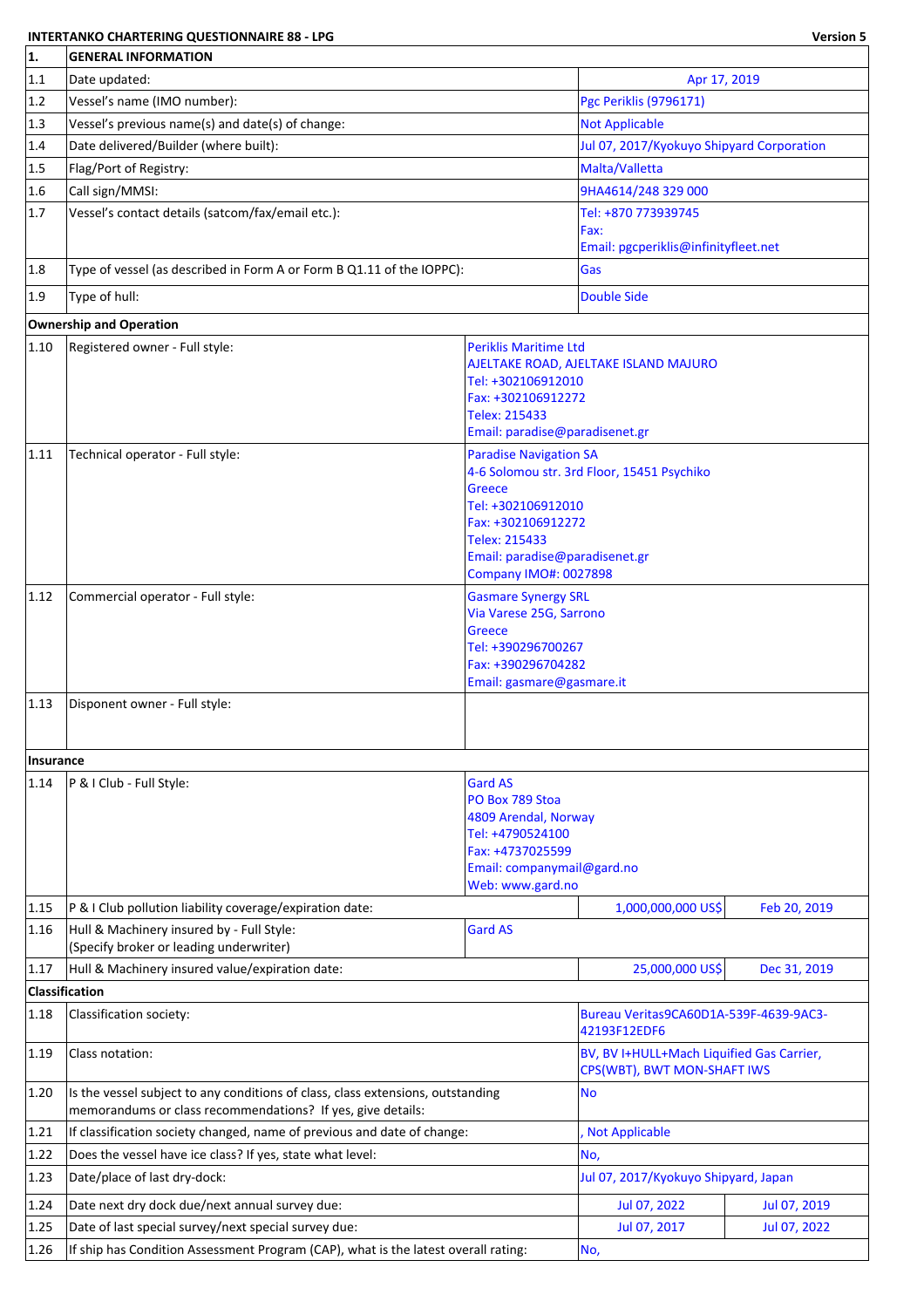| Dimensions |                                                                                       |                                                                                                       |                                                                               |                                                                                                |                                          |
|------------|---------------------------------------------------------------------------------------|-------------------------------------------------------------------------------------------------------|-------------------------------------------------------------------------------|------------------------------------------------------------------------------------------------|------------------------------------------|
| 1.27       | Length overall (LOA):                                                                 | <b>117.02 Metres</b>                                                                                  |                                                                               |                                                                                                |                                          |
| 1.28       | Length between perpendiculars (LBP):                                                  |                                                                                                       |                                                                               | <b>110.14 Metres</b>                                                                           |                                          |
| 1.29       | Extreme breadth (Beam):                                                               |                                                                                                       |                                                                               |                                                                                                | 19.20 Metres                             |
| 1.30       | Moulded depth:                                                                        |                                                                                                       |                                                                               |                                                                                                | 9 Metres                                 |
| 1.31       | Keel to masthead (KTM)/ Keel to masthead (KTM) in collapsed condition, if applicable: |                                                                                                       |                                                                               | 36.15 Metres                                                                                   |                                          |
| 1.32       | Distance bridge front to center of manifold:                                          |                                                                                                       |                                                                               |                                                                                                | 39.29 Metres                             |
| 1.33       | Bow to center manifold (BCM)/Stern to center manifold (SCM):                          |                                                                                                       |                                                                               | 54.70 Metres                                                                                   | 62.30 Metres                             |
| 1.34       | Parallel body distances                                                               |                                                                                                       | Lightship                                                                     | <b>Normal Ballast</b>                                                                          | Summer Dwt                               |
|            | Forward to mid-point manifold:                                                        |                                                                                                       |                                                                               | 11.43 Metres                                                                                   | 39.79 Metres                             |
|            | Aft to mid-point manifold:                                                            |                                                                                                       |                                                                               | 25.30 Metres                                                                                   | 14.95 Metres                             |
|            | Parallel body length:                                                                 |                                                                                                       |                                                                               | 39.731 Metres                                                                                  | <b>54.236 Metres</b>                     |
| Tonnages   |                                                                                       |                                                                                                       |                                                                               |                                                                                                |                                          |
| 1.35       | Net Tonnage:                                                                          |                                                                                                       |                                                                               |                                                                                                | 2,095                                    |
| 1.36       | Gross Tonnage/Reduced Gross Tonnage (if applicable):                                  |                                                                                                       |                                                                               | 6,248                                                                                          |                                          |
| 1.37       | Suez Canal Tonnage - Gross (SCGT)/Net (SCNT):                                         |                                                                                                       |                                                                               |                                                                                                | 5,872.66                                 |
| 1.38       | Panama Canal Net Tonnage (PCNT):                                                      |                                                                                                       |                                                                               |                                                                                                | 5,310                                    |
|            | <b>Loadline Information</b>                                                           |                                                                                                       |                                                                               |                                                                                                |                                          |
| 1.39       | Loadline                                                                              | Freeboard                                                                                             | Draft                                                                         | Deadweight                                                                                     | Displacement                             |
|            | Summer:                                                                               | 2.23 Metres                                                                                           | 6.81 Metres                                                                   | 6,861 Metric Tonnes                                                                            | 10,831 Metric Tonnes                     |
|            | Winter:                                                                               | 2.37 Metres                                                                                           | 6.67 Metres                                                                   | 6,583 Metric Tonnes                                                                            | 10,553 Metric Tonnes                     |
|            | Tropical:                                                                             | 2.08 Metres                                                                                           | 6.96 Metres                                                                   | 7,142 Metric Tonnes                                                                            | 11,112 Metric Tonnes                     |
|            | Lightship:                                                                            | 6.13 Metres                                                                                           | 2.91 Metres                                                                   |                                                                                                | 3,970 Metric Tonnes                      |
|            | <b>Normal Ballast Condition:</b>                                                      | 5.11 Metres                                                                                           | 3.93 Metres                                                                   | 1,696 Metric Tonnes                                                                            | 5,666 Metric Tonnes                      |
| 1.40       | FWA/TPC at summer draft:                                                              |                                                                                                       |                                                                               | <b>137 Millimetres</b>                                                                         | 19.66 Metric Tonnes                      |
| 1.41       | Does vessel have multiple SDWT? If yes, please provide all assigned loadlines:        |                                                                                                       |                                                                               | <b>No</b>                                                                                      |                                          |
| 1.42       | Constant (excluding fresh water):                                                     |                                                                                                       |                                                                               |                                                                                                |                                          |
| 1.43       | What is the company guidelines for Under Keel Clearance (UKC) for this vessel?        |                                                                                                       |                                                                               | a <br><b>Open Seas</b>                                                                         |                                          |
|            |                                                                                       |                                                                                                       |                                                                               | draft not falling short of 2m<br>$\mathbf{b}$<br>Inside port<br>draft, not falling short of 1m | 15% of the deepest<br>10% of the deepest |
|            |                                                                                       | <b>Confined waters</b><br>$\mathsf{c}$<br>short of 1m<br><b>Coastal and restricted waters -</b><br>d) | 10% of the deepest draft, not falling                                         |                                                                                                |                                          |
|            |                                                                                       | short of 1m<br>At SPM/CBM and alongside -<br>e)<br>short of 0,30m                                     | 10% of the deepest draft, not falling<br>1,5% of the ship's beam, not falling |                                                                                                |                                          |
| 1.44       | What is the max height of mast above waterline (air draft)                            |                                                                                                       |                                                                               | <b>Full Mast</b>                                                                               | <b>Collapsed Mast</b>                    |
|            | Summer deadweight:                                                                    |                                                                                                       |                                                                               | 29.35 Metres                                                                                   | 0 Metres                                 |
|            | Normal ballast:                                                                       |                                                                                                       |                                                                               | 31.61 Metres                                                                                   | 0 Metres                                 |
|            | Lightship:                                                                            |                                                                                                       |                                                                               | 33.24 Metres                                                                                   | 0 Metres                                 |

| 2.  | <b>CERTIFICATES</b>                                            | <b>Issued</b> | <b>Last Annual</b>    | Last Intermediate     | <b>Expires</b> |
|-----|----------------------------------------------------------------|---------------|-----------------------|-----------------------|----------------|
| 2.1 | Safety Equipment Certificate (SEC):                            | Jul 12, 2017  | Jul 20, 2018          |                       | Jul 06, 2022   |
| 2.2 | Safety Radio Certificate (SRC):                                | Jul 12, 2017  | Jul 20, 2018          |                       | Jul 06, 2022   |
| 2.3 | Safety Construction Certificate (SCC):                         | Jul 12, 2017  | Jul 20, 2018          |                       | Jul 06, 2022   |
| 2.4 | International Loadline Certificate (ILC):                      | Jul 12, 2017  | Jul 20, 2018          |                       | Dec 06, 2022   |
| 2.5 | International Oil Pollution Prevention<br>Certificate (IOPPC): | Jul 12, 2017  | Jul 20, 2018          |                       | Jul 06, 2022   |
| 2.6 | International Ship Security Certificate (ISSC):                | Dec 17, 2017  | <b>Not Applicable</b> | <b>Not Applicable</b> | Dec 17, 2022   |
| 2.7 | Maritime Labour Certificate (MLC):                             | Dec 17, 2017  | N/A                   |                       | Dec 17, 2022   |
| 2.8 | ISM Safety Management Certificate (SMC):                       | Dec 17, 2017  | <b>Not Applicable</b> | <b>Not Applicable</b> | Dec 17, 2022   |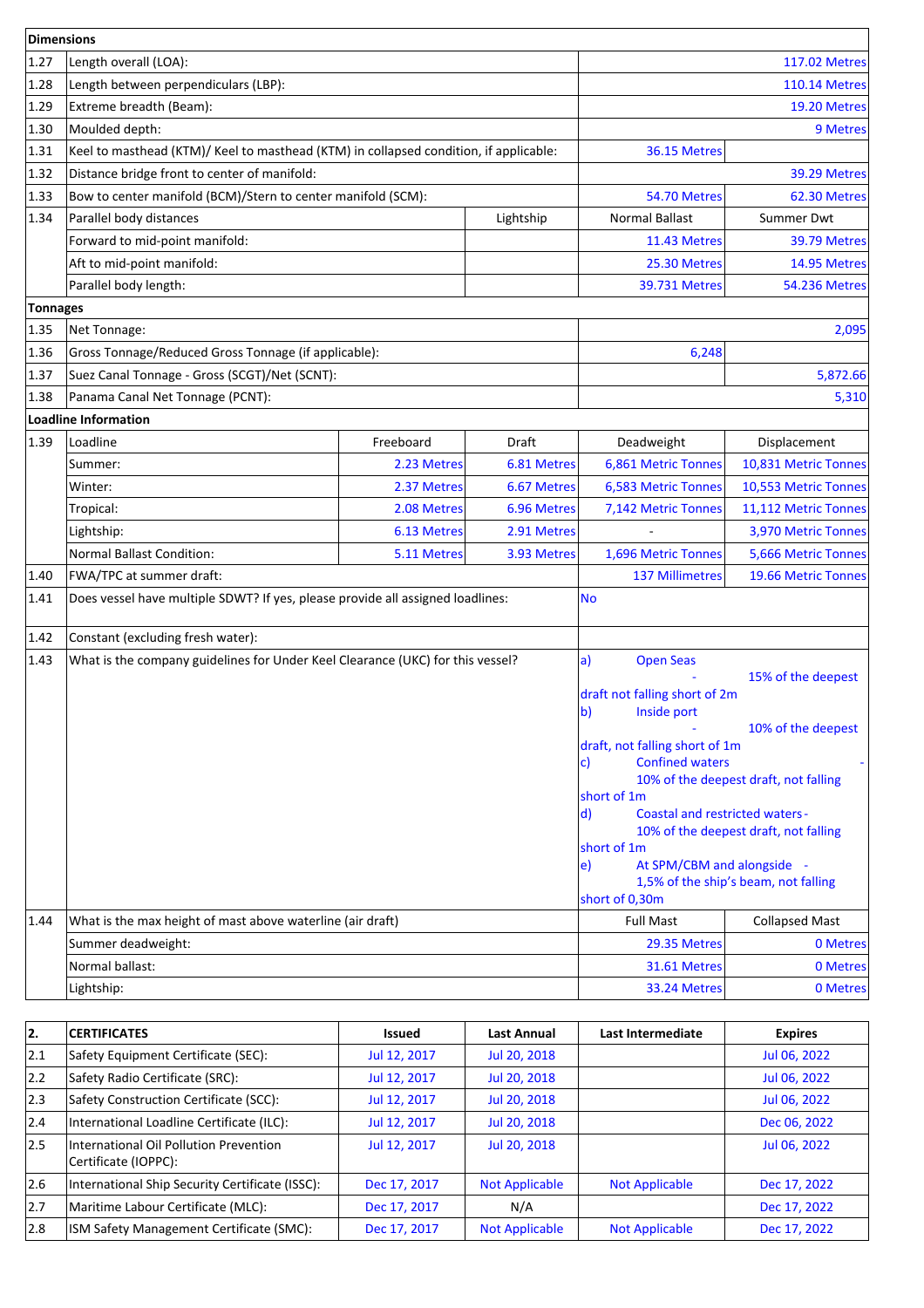| 2.9            | Document of Compliance (DOC):                                                                                                         | Mar 30, 2018          | Mar 30, 2018          |     | Apr 28, 2023 |  |
|----------------|---------------------------------------------------------------------------------------------------------------------------------------|-----------------------|-----------------------|-----|--------------|--|
| 2.10           | USCG Certificate of Compliance (USCGCOC):                                                                                             |                       | <b>Not Applicable</b> |     |              |  |
| 2.11           | Civil Liability Convention (CLC) 1992<br>Certificate:                                                                                 | <b>Not Applicable</b> | N/A                   | N/A |              |  |
| 2.12           | Civil Liability for Bunker Oil Pollution Damage<br>Convention (CLBC) Certificate:                                                     | Feb 20, 2018          | N/A                   | N/A | Feb 20, 2019 |  |
| $ 2.13\rangle$ | Liability for the Removal of Wrecks Certificate<br>(WRC)"                                                                             | Feb 20, 2018          | N/A                   | N/A | Feb 20, 2019 |  |
| 2.14           | U.S. Certificate of Financial Responsibility<br>(COFR):                                                                               | Aug 08, 2017          | N/A                   | N/A | Aug 08, 2020 |  |
| 2.15           | Certificate of Class (COC):                                                                                                           | Jul 07, 2017          | Jul 20, 2018          |     | Jul 06, 2022 |  |
| 2.16           | International Sewage Pollution Prevention<br>Certificate (ISPPC):                                                                     | Jul 12, 2017          | N/A                   | N/A | Jul 06, 2022 |  |
| 2.17           | Certificate of Fitness (COF):                                                                                                         | Jul 12, 2017          | Jul 20, 2018          |     | Jul 06, 2022 |  |
|                | 2.17.1 Noxious Liquids Substance Certificate (NLS)                                                                                    | Jul 12, 2017          | Jul 20, 2018          |     | Jul 06, 2022 |  |
| 2.18           | International Energy Efficiency Certificate<br>(IEEE):                                                                                | Jul 07, 2017          | N/A                   | N/A | N/A          |  |
| 2.19           | International Air Pollution Prevention<br>Certificate (IAPPC):                                                                        | Jul 12, 2017          | Jul 20, 2018          |     | Jul 06, 2022 |  |
|                | <b>Documentation</b>                                                                                                                  |                       |                       |     |              |  |
| 2.20           | Owner warrant that vessel is member of ITOPF and will remain so for the entire duration<br>of this voyage/contract:                   |                       |                       |     | Yes          |  |
| 2.21           | Does vessel have in place a Drug and Alcohol Policy complying with OCIMF guidelines for<br>Control of Drugs and Alcohol Onboard Ship? |                       |                       |     | Yes          |  |
| 2.22           | Is the ITF Special Agreement on board (if applicable)?                                                                                |                       |                       | Yes |              |  |
| 2.23           | ITF Blue Card expiry date (if applicable):                                                                                            |                       |                       |     | Jul 10, 2019 |  |

| 3.  | <b>CREW</b>                                                       |                                                                                                                                                                                                                                |                                                                                                                                                                                                                 |          |
|-----|-------------------------------------------------------------------|--------------------------------------------------------------------------------------------------------------------------------------------------------------------------------------------------------------------------------|-----------------------------------------------------------------------------------------------------------------------------------------------------------------------------------------------------------------|----------|
| 3.1 | Nationality of Master:                                            |                                                                                                                                                                                                                                | Filipino                                                                                                                                                                                                        |          |
| 3.2 | Number and nationality of Officers:                               |                                                                                                                                                                                                                                |                                                                                                                                                                                                                 | Filipino |
| 3.3 | Number and nationality of Crew:                                   |                                                                                                                                                                                                                                |                                                                                                                                                                                                                 | Filipino |
| 3.4 | What is the common working language onboard:                      |                                                                                                                                                                                                                                | <b>English</b>                                                                                                                                                                                                  |          |
| 3.5 | Do officers speak and understand English?                         |                                                                                                                                                                                                                                | Yes                                                                                                                                                                                                             |          |
| 3.6 | If Officers/ratings employed by a manning<br>agency - Full style: | <b>Officers: CROSSWORLD MARINE S.A.</b><br>71, Possidonos Ave.& A.G. Papandreou<br>Street,<br>Glyfada, GR-166 74 Athens, GREECE<br>Tel: +30 210 8983474<br>Fax: +30 210 8983276<br>lEmail:<br>oper.athens@crossworldmarine.com | Ratings: CROSSWORLD MARINE S.A.<br>71, Possidonos Ave.& A.G. Papandreou Street,<br>Glyfada, GR-166 74 Athens, GREECE<br>Tel: +30 210 8983474<br>Fax: +30 210 8983276<br>Email: oper.athens@crossworldmarine.com |          |

| 14.           | <b>FOR USA CALLS</b>                                                                                                                     |                                                                                                                                                                              |            |  |  |
|---------------|------------------------------------------------------------------------------------------------------------------------------------------|------------------------------------------------------------------------------------------------------------------------------------------------------------------------------|------------|--|--|
| $ 4.1\rangle$ | Has the vessel Operator submitted a Vessel Spill Response Plan to the US Coast Guard<br>which has been approved by official USCG letter? |                                                                                                                                                                              | <b>Yes</b> |  |  |
| 14.2          | Qualified individual (QI) - Full style:                                                                                                  | <b>Gallagher Marine Systems Inc.</b><br>200 CENTURY PARKWAY, SUITE D MT. LAUREL, NEW JERSEY, USA<br>08054<br>Tel: +17036834700<br>Fax: +18566423945<br>Email: info@chgms.com |            |  |  |
| $ 4.3\rangle$ | Oil Spill Response Organization (OSRO) - Full style:                                                                                     | <b>National Response Corporation</b><br>350 SUNRISE HIGHWAY, BUILDING 200, SUITE 200, GREAT RIVER, NY<br>11739<br>Tel: +16312249141<br>Fax: +16312249082                     |            |  |  |
| 4.4           | Salvage and Marine Firefighting Services (SMFF) - Full Style:                                                                            | <b>Resolve Marine Group Inc.</b>                                                                                                                                             |            |  |  |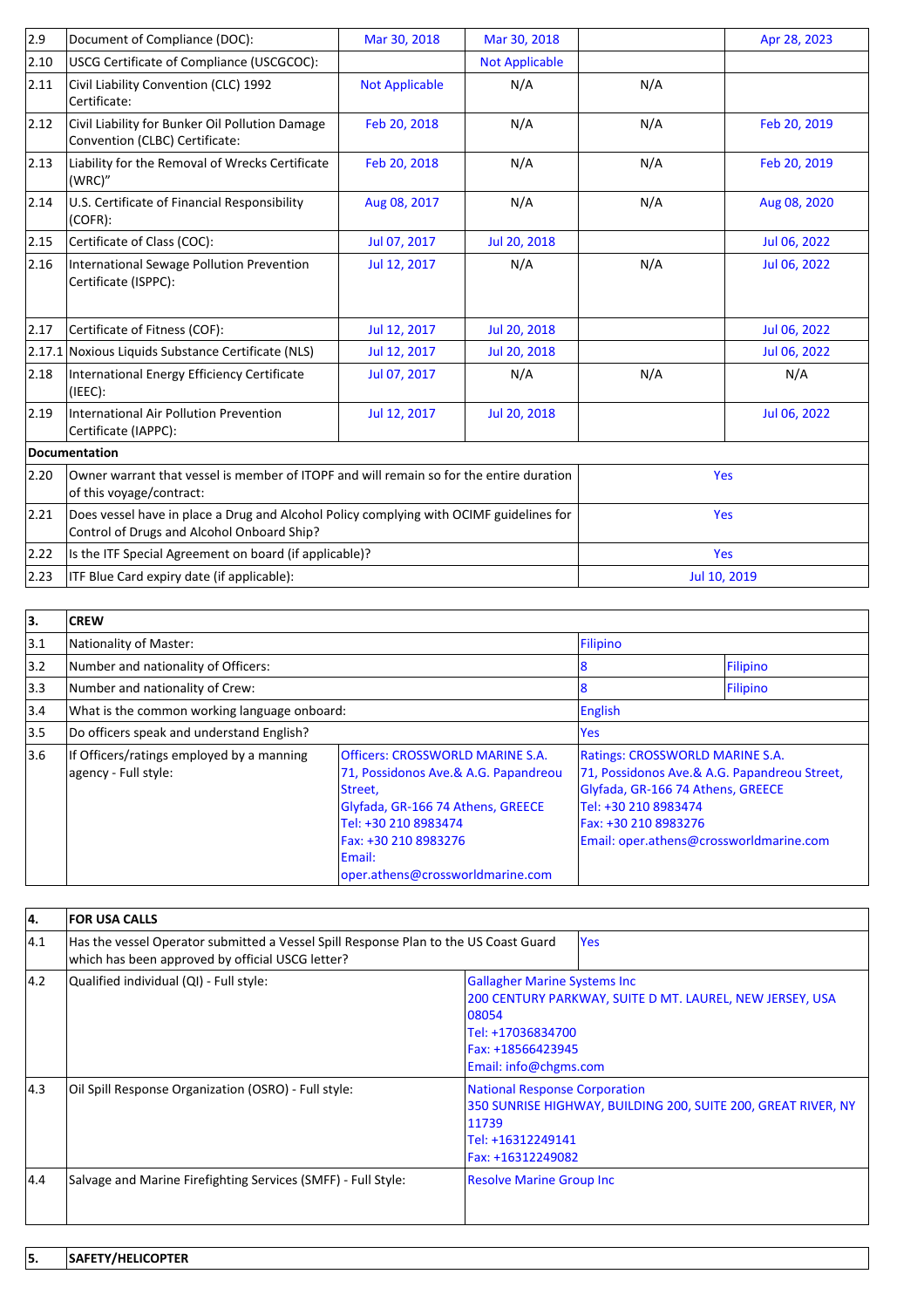| 15.1 | Its the vessel operated under a Quality Management System? If Yes, what type of<br>system? (ISO9001 or IMO Resolution A.741(18) as amended): | lYes<br><b>IMO Res A.741(18)</b> |
|------|----------------------------------------------------------------------------------------------------------------------------------------------|----------------------------------|
| 15.2 | Can the ship comply with the ICS Helicopter Guidelines?                                                                                      | Νo                               |
|      | $ 5.2.1 $ If Yes, state whether winching or landing area provided:                                                                           |                                  |
|      | $ 5.2.2 $ If Yes, what is the diameter of the circle provided:                                                                               |                                  |

| 66. | <b>COATING/ANODES</b> |            |                                                          |                |           |
|-----|-----------------------|------------|----------------------------------------------------------|----------------|-----------|
| 6.1 | Tank Coating          | Coated     | Type                                                     | To What Extent | Anodes    |
|     | Cargo tanks:          | <b>No</b>  |                                                          |                | <b>No</b> |
|     | Ballast tanks:        | <b>Yes</b> | <b>Pure Epoxy NOA</b><br>$60$ HS-N (by<br>Nippon Paints) | Whole Tank     | Yes       |

| ,,         | <b>BALLAST</b>    |     |             |                     |                                          |
|------------|-------------------|-----|-------------|---------------------|------------------------------------------|
| <b>7.L</b> | Pumps             | No. | 'Type       | Capacity            | At What Head (sg= $1.0$ ) $\overline{ }$ |
|            | Ballast Pumps:    |     | Centrifugal | 500 Cu. Metres/Hour |                                          |
|            | Ballast Eductors: |     | n/a         |                     |                                          |

| 8.   | <b>CARGO-LPG</b>                                                                                                                                          |                                                                                            |                                   |                       |  |  |
|------|-----------------------------------------------------------------------------------------------------------------------------------------------------------|--------------------------------------------------------------------------------------------|-----------------------------------|-----------------------|--|--|
| 8.1  | Does the vessel comply with GC/IGC Code requirements?                                                                                                     |                                                                                            | <b>Yes</b>                        |                       |  |  |
| 8.2  | What is the minimum/maximum permissible tank pressure?                                                                                                    |                                                                                            | 18.04 Kp/Sq.<br><b>Centimetre</b> |                       |  |  |
| 8.3  | What is the minimum permissible tank temperature?                                                                                                         |                                                                                            |                                   | -10 Degrees Celsius   |  |  |
| 8.4  | Number of cargo tanks and total cubic capacity (98%):                                                                                                     |                                                                                            | 2                                 | 0 Cu. Metres          |  |  |
| 8.5  | Capacity (98%) of each natural segregation with double valve (specify tanks):                                                                             |                                                                                            | 98%                               |                       |  |  |
| 8.6  | Deck tank(s) capacity (98%):                                                                                                                              |                                                                                            | Ammonia:<br>Butane:<br>Propane:   |                       |  |  |
| 8.7  | What is vessel Ship Type? What type and of what material are the cargo tanks<br>constructed?                                                              |                                                                                            |                                   |                       |  |  |
| 8.8  | Maximum allowable relief valve setting:                                                                                                                   |                                                                                            | 17.70 Bar Gauge                   |                       |  |  |
| 8.9  | What is total SBT capacity and percentage of SDWT vessel can maintain?                                                                                    |                                                                                            | 2,065.93 Cu. Metres               |                       |  |  |
|      | <b>Reliquefaction Plant</b>                                                                                                                               |                                                                                            |                                   |                       |  |  |
| 8.10 | Number and capacity of compressors:                                                                                                                       |                                                                                            |                                   |                       |  |  |
| 8.11 | Manufacturer/type of compressors:                                                                                                                         |                                                                                            |                                   |                       |  |  |
| 8.12 | Max % Ethane the re-liquefaction plant can handle:                                                                                                        |                                                                                            |                                   |                       |  |  |
|      | <b>Cargo Handling and Pumping Systems</b>                                                                                                                 |                                                                                            |                                   |                       |  |  |
| 8.13 | What is the maximum number of grades that can be loaded/carried/discharged<br>simultaneously with complete segregation and without risk of contamination? |                                                                                            |                                   | 1                     |  |  |
| 8.14 | Are there any cargo tank filling restrictions?<br>If yes, specify number of slack tanks, max s.g., ullage restrictions etc.:                              |                                                                                            | No,                               |                       |  |  |
| 8.15 | Max loading rate for homogenous cargo (without vapour return):                                                                                            |                                                                                            |                                   |                       |  |  |
| 8.16 | Max loading rate for homogenous cargo per manifold (without vapour return):                                                                               |                                                                                            |                                   |                       |  |  |
|      | <b>Cargo Control Room</b>                                                                                                                                 |                                                                                            |                                   |                       |  |  |
| 8.17 | Is ship fitted with a Cargo Control Room (CCR)?                                                                                                           |                                                                                            |                                   | Yes                   |  |  |
| 8.18 | Can tank innage/ullage/pressure/temperature/reliquefaction plant status be read from<br>the CCR?                                                          | Innage/Ullage: Yes<br><b>Pressure: Yes</b><br><b>Temperature: Yes</b><br>Plant Status: N/A |                                   |                       |  |  |
|      | <b>Gauging and Sampling</b>                                                                                                                               |                                                                                            |                                   |                       |  |  |
| 8.19 | Gauges:                                                                                                                                                   | Manufacturer                                                                               | Type                              | <b>Rated Accuracy</b> |  |  |
|      |                                                                                                                                                           | Level gauges: Musasino Co. Ltd.                                                            |                                   | 1 %                   |  |  |
|      | Temperature gauges: Hyonda                                                                                                                                | <b>Instruments Corp.</b>                                                                   | Drip-proof type                   | 2%                    |  |  |
|      |                                                                                                                                                           | Pressure gauges: Nagano Keiki Co.<br>Ltd.                                                  | <b>Weather proof</b>              | 1.60 %                |  |  |
| 8.20 | Sampling connection type and size:                                                                                                                        |                                                                                            |                                   | 10.50 Millimetres     |  |  |
|      | <b>Cargo Manifolds and Reducers</b>                                                                                                                       |                                                                                            |                                   |                       |  |  |
| 8.21 | Do manifold arrangements comply with SIGTTO standards?<br>Yes                                                                                             |                                                                                            |                                   |                       |  |  |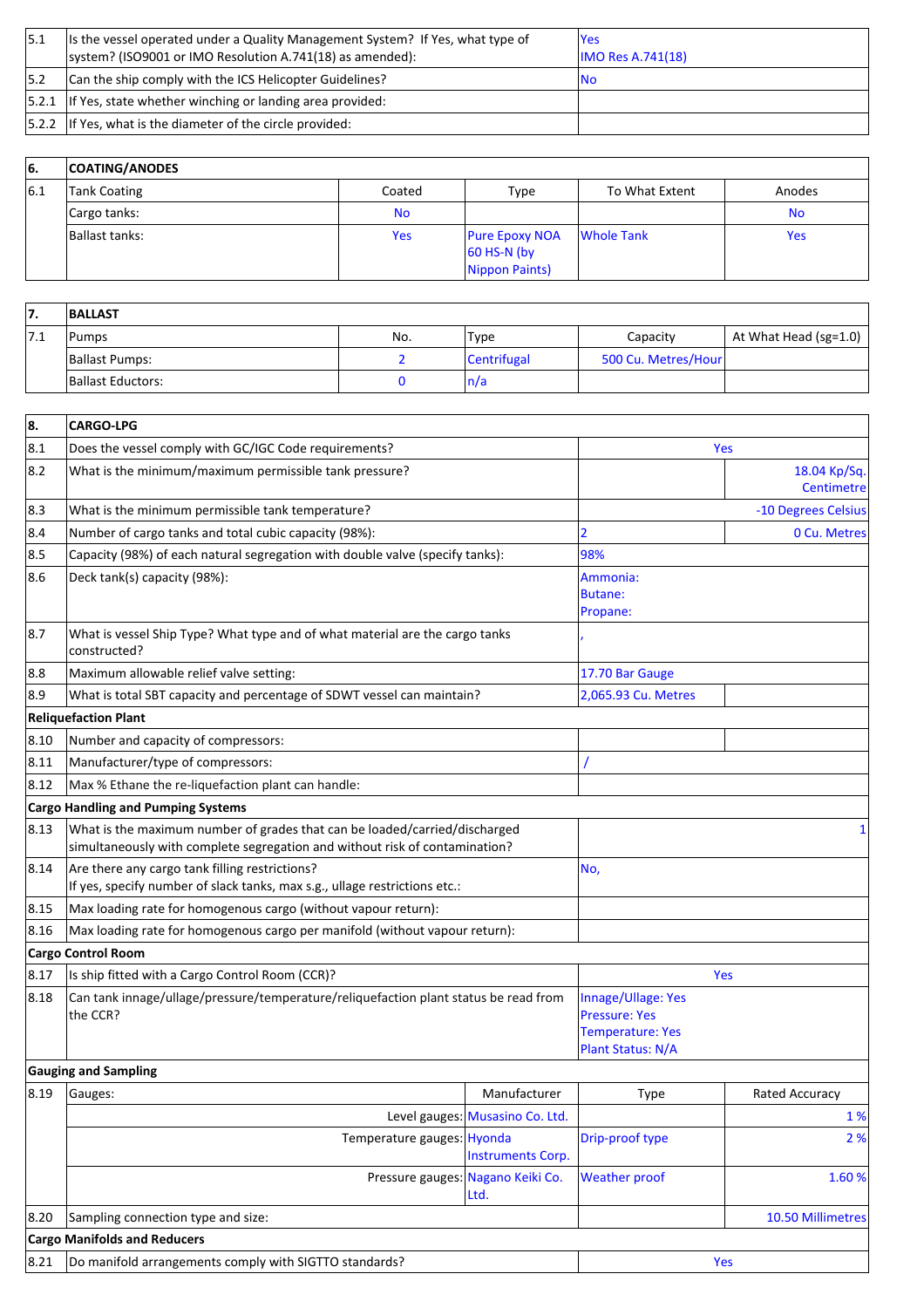| 8.22           | What type of valves are fitted at manifold:                                                            |     |                      | Globe                                                                                                                                                                                                                                                                                |                                                                                                                                         |                                                                             |                                    |                                                                                                                                                                                                                                                                                                                                                                                                                                                                                                                                                                                                                                                                                                                                       |
|----------------|--------------------------------------------------------------------------------------------------------|-----|----------------------|--------------------------------------------------------------------------------------------------------------------------------------------------------------------------------------------------------------------------------------------------------------------------------------|-----------------------------------------------------------------------------------------------------------------------------------------|-----------------------------------------------------------------------------|------------------------------------|---------------------------------------------------------------------------------------------------------------------------------------------------------------------------------------------------------------------------------------------------------------------------------------------------------------------------------------------------------------------------------------------------------------------------------------------------------------------------------------------------------------------------------------------------------------------------------------------------------------------------------------------------------------------------------------------------------------------------------------|
| $ 8.23\rangle$ | Manifold distance from center of manifold:                                                             |     |                      | Dimension A: 1,200 Millimetres<br>Dimension B: 1,300 Millimetres<br>Dimension C: 2,290 Millimetres<br><b>Dimension D: 930 Millimetres</b><br>Dimension E: 2,200 Millimetres<br>Dimension F: 5,120 Millimetres<br>Dimension G: 6,800 Millimetres<br><b>Dimension H: 0 Millimetres</b> |                                                                                                                                         |                                                                             |                                    |                                                                                                                                                                                                                                                                                                                                                                                                                                                                                                                                                                                                                                                                                                                                       |
| 8.24           | Distance manifold to ships side:                                                                       |     |                      |                                                                                                                                                                                                                                                                                      |                                                                                                                                         |                                                                             |                                    |                                                                                                                                                                                                                                                                                                                                                                                                                                                                                                                                                                                                                                                                                                                                       |
| 8.25           | Distance manifold height above uppermost continuous deck:                                              |     |                      |                                                                                                                                                                                                                                                                                      |                                                                                                                                         |                                                                             |                                    |                                                                                                                                                                                                                                                                                                                                                                                                                                                                                                                                                                                                                                                                                                                                       |
| 8.26           | Manifold height above light/load waterline:                                                            |     |                      |                                                                                                                                                                                                                                                                                      |                                                                                                                                         |                                                                             |                                    |                                                                                                                                                                                                                                                                                                                                                                                                                                                                                                                                                                                                                                                                                                                                       |
| 8.27           | Distance from rail of compressor room/platform to presentation flanges:                                |     |                      |                                                                                                                                                                                                                                                                                      |                                                                                                                                         |                                                                             |                                    |                                                                                                                                                                                                                                                                                                                                                                                                                                                                                                                                                                                                                                                                                                                                       |
| 8.28           | Distance from deck of compressor room/platform to center of manifold:                                  |     |                      |                                                                                                                                                                                                                                                                                      |                                                                                                                                         |                                                                             |                                    | 38,700 Millimetres                                                                                                                                                                                                                                                                                                                                                                                                                                                                                                                                                                                                                                                                                                                    |
| 8.29           | Reducers:                                                                                              | No. | <b>Flange Rating</b> |                                                                                                                                                                                                                                                                                      | Size                                                                                                                                    |                                                                             |                                    | Length                                                                                                                                                                                                                                                                                                                                                                                                                                                                                                                                                                                                                                                                                                                                |
|                | ANSI Class 300:                                                                                        |     |                      |                                                                                                                                                                                                                                                                                      |                                                                                                                                         |                                                                             |                                    |                                                                                                                                                                                                                                                                                                                                                                                                                                                                                                                                                                                                                                                                                                                                       |
|                | ANSI Class 300 to 150:                                                                                 |     |                      |                                                                                                                                                                                                                                                                                      |                                                                                                                                         |                                                                             |                                    |                                                                                                                                                                                                                                                                                                                                                                                                                                                                                                                                                                                                                                                                                                                                       |
|                | ANSI Class 150:                                                                                        |     |                      |                                                                                                                                                                                                                                                                                      |                                                                                                                                         |                                                                             |                                    |                                                                                                                                                                                                                                                                                                                                                                                                                                                                                                                                                                                                                                                                                                                                       |
| 8.30<br>8.31   | Reducers additional comments:<br>Pipe flanges:<br>(specify flange letter, duty, rating, size and face) |     |                      | None (ANSI #300-250A X<br>1 pc ANSI #300-250A X<br>1 pc ANSI #300-250A X<br>1 pc ANSI #300-250A X<br>#300-250AX<br>#300-250AX<br>x<br>$\boldsymbol{\mathsf{x}}$<br>x<br>X<br>X<br>X<br>X<br><b>Pipe</b><br><b>Flange</b><br>letter<br>A<br>В<br>с                                    | x ANSI #300-80A 3" 1 pc ANSI #300-150A x<br><b>Duty</b><br>Liquid<br>System I<br>Vapor<br>System I<br><b>BVapor</b><br><b>System II</b> | ANSI #150-80A 3" 1 pc ) ANSI<br><b>Rating</b><br>(bar)<br>300<br>300<br>300 | <b>Size</b><br>254<br>152<br>152.4 | ANSI #300-300A 12"<br>ANSI #300-200A 8"<br>ANSI #300-150A 6"<br>ANSI #300-125A 5"<br>1 pc ANSI #300-250A X ANSI #300-100A 4" 1 pc<br>ANSI #300-250A X ANSI #300-80A 3" 1 pc ANSI<br>ANSI #150-250A 10" 1 pc ANSI<br>ANSI #150-200A 8" 1pc ANSI<br>#300-250A X ANSI #150-150A 6" 1 pc ANSI #300-<br>250A X ANSI #150-125A 5" 1 pc ANSI #300-150A x<br>ANSI #300-200A 8" 1 pc ANSI #300-150A<br>ANSI #300-125A 5" 1 pc ANSI #300-150A<br>ANSI #300-100A 4" 1 pc ANSI #300-150A<br>ANSI #300-50A 2" 1 pc ANSI #300-150A<br>ANSI #150-200A 8" 1 pc ANSI #300-150A<br>ANSI #150-150A 6" 1 pc ANSI #300-150A<br>ANSI #150-125A 5" 1 pc ANSI #300-150A<br>ANSI #150-100A 4" 1 pc ANSI #300-150A<br><b>Raised/Flat</b><br>face<br>R<br>R<br>R |
| 8.32           | Are local pressure gauges fitted outboard of the manifold valves?<br>IG Plant/Nitrogen                 |     |                      |                                                                                                                                                                                                                                                                                      |                                                                                                                                         | Yes                                                                         |                                    |                                                                                                                                                                                                                                                                                                                                                                                                                                                                                                                                                                                                                                                                                                                                       |
| 8.33           | Type of system:                                                                                        |     |                      |                                                                                                                                                                                                                                                                                      |                                                                                                                                         |                                                                             |                                    |                                                                                                                                                                                                                                                                                                                                                                                                                                                                                                                                                                                                                                                                                                                                       |
| 8.34           | Capacity:                                                                                              |     |                      | 400 Cu. Metres/Hour                                                                                                                                                                                                                                                                  |                                                                                                                                         |                                                                             |                                    |                                                                                                                                                                                                                                                                                                                                                                                                                                                                                                                                                                                                                                                                                                                                       |
| 8.35           | Type of fuel used:                                                                                     |     |                      |                                                                                                                                                                                                                                                                                      |                                                                                                                                         |                                                                             |                                    |                                                                                                                                                                                                                                                                                                                                                                                                                                                                                                                                                                                                                                                                                                                                       |
| 8.36           | Composition of IG:                                                                                     |     |                      |                                                                                                                                                                                                                                                                                      |                                                                                                                                         |                                                                             |                                    | Percent                                                                                                                                                                                                                                                                                                                                                                                                                                                                                                                                                                                                                                                                                                                               |
|                |                                                                                                        |     | Oxygen:              |                                                                                                                                                                                                                                                                                      |                                                                                                                                         |                                                                             |                                    |                                                                                                                                                                                                                                                                                                                                                                                                                                                                                                                                                                                                                                                                                                                                       |
|                |                                                                                                        |     | CO2:                 |                                                                                                                                                                                                                                                                                      |                                                                                                                                         |                                                                             |                                    |                                                                                                                                                                                                                                                                                                                                                                                                                                                                                                                                                                                                                                                                                                                                       |
|                |                                                                                                        |     | IG-NOx:              |                                                                                                                                                                                                                                                                                      |                                                                                                                                         |                                                                             |                                    |                                                                                                                                                                                                                                                                                                                                                                                                                                                                                                                                                                                                                                                                                                                                       |
|                |                                                                                                        |     | IG-N2:               |                                                                                                                                                                                                                                                                                      |                                                                                                                                         |                                                                             |                                    | 99.90 %                                                                                                                                                                                                                                                                                                                                                                                                                                                                                                                                                                                                                                                                                                                               |
| 8.37           | N2 purity percentage/capacity generated by N2 generator:                                               |     |                      |                                                                                                                                                                                                                                                                                      |                                                                                                                                         |                                                                             |                                    | Capacity                                                                                                                                                                                                                                                                                                                                                                                                                                                                                                                                                                                                                                                                                                                              |
|                |                                                                                                        |     | 95%:                 |                                                                                                                                                                                                                                                                                      |                                                                                                                                         |                                                                             |                                    |                                                                                                                                                                                                                                                                                                                                                                                                                                                                                                                                                                                                                                                                                                                                       |
|                |                                                                                                        |     | 98%:                 |                                                                                                                                                                                                                                                                                      |                                                                                                                                         |                                                                             |                                    |                                                                                                                                                                                                                                                                                                                                                                                                                                                                                                                                                                                                                                                                                                                                       |
|                |                                                                                                        |     | 99.5%:               |                                                                                                                                                                                                                                                                                      |                                                                                                                                         |                                                                             |                                    |                                                                                                                                                                                                                                                                                                                                                                                                                                                                                                                                                                                                                                                                                                                                       |
| 8.38           | Lowest dew point achievable:                                                                           |     |                      |                                                                                                                                                                                                                                                                                      |                                                                                                                                         |                                                                             |                                    | <b>60 Degrees Celsius</b>                                                                                                                                                                                                                                                                                                                                                                                                                                                                                                                                                                                                                                                                                                             |
| 8.39           | Nitrogen liquid storage capacity:                                                                      |     |                      |                                                                                                                                                                                                                                                                                      |                                                                                                                                         |                                                                             |                                    |                                                                                                                                                                                                                                                                                                                                                                                                                                                                                                                                                                                                                                                                                                                                       |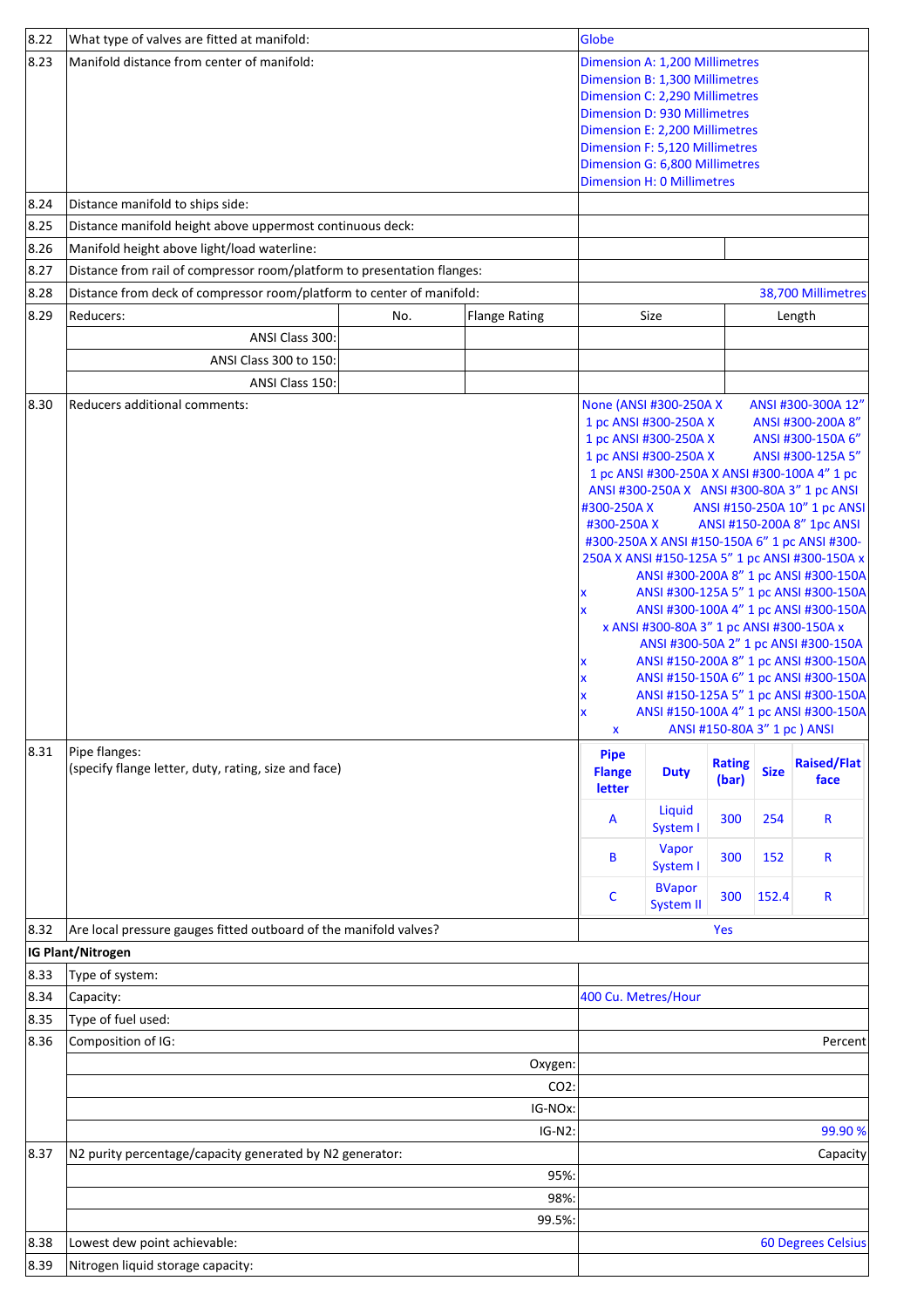|      | <b>Cargo Pumps</b>                                               |          |                 |                      |                             |
|------|------------------------------------------------------------------|----------|-----------------|----------------------|-----------------------------|
| 8.40 | How many cargo pumps can be run simultaneously at full capacity: |          |                 |                      |                             |
| 8.41 | Pumps                                                            | No./Tank | <b>Type</b>     | Rate Per Pump        | At What Head (sg=1.0)       |
|      | Cargo pumps:                                                     |          |                 | 400 Cu. Metres/Hour  | 110 Metres Liquid<br>Column |
|      | Booster pumps:                                                   |          |                 | 300 Cu. Metres/Hour  | 110 Metres Liquid<br>Column |
|      | Cargo Re-Heater/Vaporiser                                        |          |                 |                      |                             |
| 8.42 | Cargo re-heaters/vaporizers:                                     |          |                 | LPG Heater/Vaporizer | Vaporizer                   |
|      |                                                                  |          | Type:           |                      |                             |
|      |                                                                  |          | Heating medium: |                      |                             |
|      |                                                                  |          |                 |                      |                             |

| 9.                | <b>MOORING</b>                                                                     |                |                    |                                |                            |                          |
|-------------------|------------------------------------------------------------------------------------|----------------|--------------------|--------------------------------|----------------------------|--------------------------|
| 9.1               | Wires (on drums)                                                                   | No.            | Diameter           | Material                       | Length                     | <b>Breaking Strength</b> |
|                   | Forecastle:                                                                        |                |                    |                                |                            |                          |
|                   | Main deck fwd:                                                                     |                |                    |                                |                            |                          |
|                   | Main deck aft:                                                                     |                |                    |                                |                            |                          |
|                   | Poop deck:                                                                         |                |                    |                                |                            |                          |
| $ 9.2\rangle$     | Wire tails                                                                         | No.            | Diameter           | Material                       | Length                     | <b>Breaking Strength</b> |
|                   | Forecastle:                                                                        |                |                    |                                |                            |                          |
|                   | Main deck fwd:                                                                     |                |                    |                                |                            |                          |
|                   | Main deck aft:                                                                     |                |                    |                                |                            |                          |
|                   | Poop deck:                                                                         |                |                    |                                |                            |                          |
| 9.3               | Ropes (on drums)                                                                   | No.            | Diameter           | Material                       | Length                     | <b>Breaking Strength</b> |
|                   | Forecastle:                                                                        | 4              | 52 Millimetres PPL |                                | 220 Metres                 | 58.80 Metric Tonnes      |
|                   | Main deck fwd:                                                                     |                |                    |                                |                            |                          |
|                   | Main deck aft:                                                                     |                |                    |                                |                            |                          |
|                   | Poop deck:                                                                         | 4              | 52 Millimetres PPL |                                | 220 Metres                 | 58.80 Metric Tonnes      |
| 9.4               | <b>Other lines</b>                                                                 | No.            | Diameter           | Material                       | Length                     | <b>Breaking Strength</b> |
|                   | Forecastle:                                                                        | 4              | 52 Millimetres PPL |                                | 220 Metres                 | 58.80 Metric Tonnes      |
|                   | Main deck fwd:                                                                     | 8              | 40 Millimetres PPL |                                | 220 Metres                 | <b>32 Metric Tonnes</b>  |
|                   | Main deck aft:                                                                     | 4              | 52 Millimetres PPL |                                | 220 Metres                 | 58.80 Metric Tonnes      |
|                   | Poop deck:                                                                         | 8              | 40 Millimetres PPL |                                | 180 Metres                 | <b>32 Metric Tonnes</b>  |
| 9.5               | Winches                                                                            | No.            | No. Drums          | <b>Motive Power</b>            | <b>Brake Capacity</b>      | Type of Brake            |
|                   | Forecastle:                                                                        | $\overline{2}$ | dbl                | <b>Hydraulic</b>               | 24.75 Metric Tonnes Manual |                          |
|                   | Main deck fwd:                                                                     |                |                    |                                |                            |                          |
|                   | Main deck aft:                                                                     |                |                    |                                |                            |                          |
|                   | Poop deck:                                                                         | $\overline{2}$ | dbl                | <b>Hydraulic</b>               | 24.75 Metric Tonnes Manual |                          |
| 9.6               | Bitts, closed chocks/fairleads                                                     |                | No. Bitts          | <b>SWL Bitts</b>               | No. Closed Chocks          | <b>SWL Closed Chocks</b> |
|                   | Forecastle:                                                                        |                | 4                  |                                | 9                          |                          |
|                   | Main deck fwd:                                                                     |                | 4                  |                                | $6\phantom{1}6$            |                          |
|                   | Main deck aft:                                                                     |                | 4                  |                                | 4                          |                          |
|                   | Poop deck:                                                                         |                | 4                  |                                | $\overline{7}$             |                          |
|                   | Anchors/Emergency Towing System                                                    |                |                    |                                |                            |                          |
| 9.7               | Number of shackles on port/starboard cable:                                        |                |                    |                                | 9/10                       |                          |
| 9.8               | Type/SWL of Emergency Towing system forward:                                       |                |                    |                                |                            |                          |
| 9.9               | Type/SWL of Emergency Towing system aft:                                           |                |                    |                                |                            |                          |
|                   | $ 9.10.1 $ What is size of closed chock and/or fairleads of enclosed type on stern |                |                    |                                |                            |                          |
| <b>Escort Tug</b> |                                                                                    |                |                    |                                |                            |                          |
|                   | $ 9.10.2 $ What is SWL of closed chock and/or fairleads of enclosed type on stern: |                |                    |                                | 24.983 Metric Tonnes       |                          |
| 9.11              | What is SWL of bollard on poop deck suitable for escort tug:                       |                |                    |                                | 45.989 Metric Tonnes       |                          |
|                   | <b>Lifting Equipment/Gangway</b>                                                   |                |                    |                                |                            |                          |
| 9.12              | Derrick/Crane description (Number, SWL and location):                              |                |                    | Cranes: 1 x 5 Tonnes<br>Center |                            |                          |
| $ 9.13\rangle$    | Accommodation ladder direction:                                                    |                |                    |                                |                            |                          |
|                   | Does vessel have a portable gangway? If yes, state length:                         |                |                    |                                |                            |                          |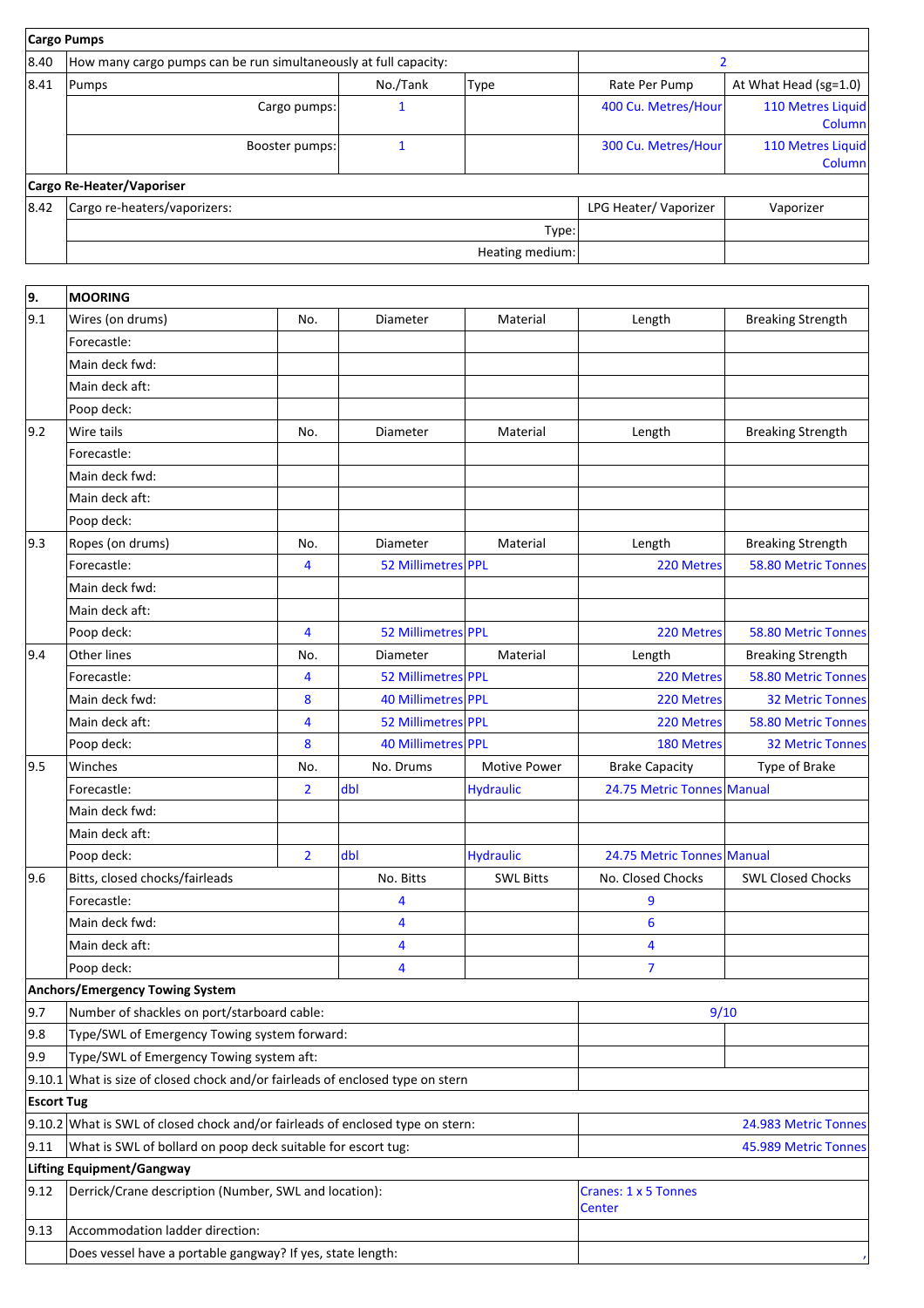| <b>Single Point Mooring (SPM) Equipment</b> |                                                                                                                                                                                                   |     |  |
|---------------------------------------------|---------------------------------------------------------------------------------------------------------------------------------------------------------------------------------------------------|-----|--|
| $ 9.14\rangle$                              | Does the vessel meet the recommendations in the latest edition of OCIMF<br>'Recommendations for Equipment Employed in the Bow Mooring of Conventional<br>Tankers at Single Point Moorings (SPM)'? | No  |  |
| $ 9.15\rangle$                              | If fitted, how many chain stoppers:                                                                                                                                                               |     |  |
| 9.16                                        | State type/SWL of chain stopper(s):                                                                                                                                                               |     |  |
| 9.17                                        | What is the maximum size chain diameter the bow stopper(s) can handle:                                                                                                                            |     |  |
| 9.18                                        | Distance between the bow fairlead and chain stopper/bracket:                                                                                                                                      |     |  |
| $ 9.19\rangle$                              | Its bow chock and/or fairlead of enclosed type of OCIMF recommended size<br>(600mm x 450mm)? If not, give details of size:                                                                        | N/A |  |

| 10.              | <b>PROPULSION</b>                                               |                    |                                                                         |                                  |
|------------------|-----------------------------------------------------------------|--------------------|-------------------------------------------------------------------------|----------------------------------|
| 10.1             | Speed                                                           | Maximum            | Economical                                                              |                                  |
|                  | <b>Ballast speed:</b>                                           | 15.10 Knots (WSNP) | 13.30 Knots (WSNP)                                                      |                                  |
|                  | Laden speed:                                                    | 13.90 Knots (WSNP) | 12.50 Knots (WSNP)                                                      |                                  |
| $ 10.2\rangle$   | What type of fuel is used for main propulsion/generating plant: |                    | HFO, MGO                                                                | <b>HFO, MGO</b>                  |
| 10.3             | Type/Capacity of bunker tanks:                                  |                    | Fuel Oil: 500.80 Cu. Metres<br>Diesel Oil:<br>Gas Oil: 81.40 Cu. Metres |                                  |
| 10.4             | Is vessel fitted with fixed or controllable pitch propeller(s): | <b>Fixed</b>       |                                                                         |                                  |
| 10.5             | Engines                                                         | No                 | Capacity                                                                | Make/Type                        |
|                  | Main engine:                                                    | 1                  |                                                                         | 2,640 Kilowatt MAN B&W 6L35MC6.1 |
|                  | Aux engine:                                                     | $\overline{2}$     |                                                                         | 480 Kilowatt Daihatsu 6DL-16AE   |
|                  | Power packs:                                                    | $\bf{0}$           |                                                                         |                                  |
|                  | Boilers:                                                        | 1                  | 0.60 Metric<br><b>Tonnes/Hour</b>                                       |                                  |
|                  | <b>Bow/Stern Thruster</b>                                       |                    |                                                                         |                                  |
| 10.6             | What is brake horse power of bow thruster (if fitted):          |                    | Yes, 415 bhp                                                            |                                  |
| 10.7             | What is brake horse power of stern thruster (if fitted):        | No,                |                                                                         |                                  |
| <b>Emissions</b> |                                                                 |                    |                                                                         |                                  |

| 10.8   Main engine IMO NOx emission standard:             | <b>'Tier II</b>         |
|-----------------------------------------------------------|-------------------------|
| 10.9 Energy Efficiency Design Index (EEDI) rating number: | KOBO/RZU/20170607171621 |
|                                                           |                         |

| 11.  | <b>SHIP TO SHIP TRANSFER</b>                                                                                                                          |                     |          |
|------|-------------------------------------------------------------------------------------------------------------------------------------------------------|---------------------|----------|
| 11.1 | Does vessel comply with recommendations contained in OCIMF/ICS Ship To Ship Transfer<br>Guide (Petroleum, Chemicals or Liquified Gas, as applicable)? | Yes                 |          |
| 11.2 | What is maximum outreach of cranes/derricks outboard of the ship's side:                                                                              |                     | 4 Metres |
|      | 11.3   Date/place of last STS operation:                                                                                                              | Nov 14, 2018 - Male |          |

| 12.  | <b>RECENT OPERATIONAL HISTORY</b>                                                                                                                                                                                                                       |                                                                                                                     |
|------|---------------------------------------------------------------------------------------------------------------------------------------------------------------------------------------------------------------------------------------------------------|---------------------------------------------------------------------------------------------------------------------|
| 12.1 | Last three cargoes/charterers/voyages (Last/2nd Last/3rd Last):                                                                                                                                                                                         | 1) LPG mix / OTI / SOHAR - PAPIVAV<br>2) LPG mix / OTI / SOHAR - Colombo<br>3) LPG mix / OTI / SOHAR - Male/Colombo |
| 12.2 | Has vessel been involved in a pollution, grounding, serious casualty, unscheduled repair<br>or collision incident during the past 12 months? If yes, provide details:                                                                                   | Pollution: No.<br><b>Grounding: No,</b><br>Casualty: No,<br>Repair: No,<br><b>Collision: No,</b>                    |
| 12.3 | Date and place of last Port State Control inspection:                                                                                                                                                                                                   | Sep 28, 2017 / Mongla                                                                                               |
| 12.4 | Any outstanding deficiencies as reported by any Port State Control? If yes, provide<br>details:                                                                                                                                                         | <b>No</b>                                                                                                           |
| 12.5 | Recent Oil company inspections/screenings (To the best of owners knowledge and<br>without guarantee of acceptance for future business)*:<br>* "Approvals" are not given by Oil Majors and ships are accepted for the voyage on a<br>case by case basis. | <b>Contact owners for details</b>                                                                                   |
| 12.6 | Date/Place of last SIRE inspection:                                                                                                                                                                                                                     | Jun 22, 2018 / Male                                                                                                 |
|      | 12.6.1 Date/Place of last CDI inspection:                                                                                                                                                                                                               | Feb 05, 2018 / MALE                                                                                                 |
| 12.7 | Additional information relating to features of the ship or operational characteristics:                                                                                                                                                                 |                                                                                                                     |